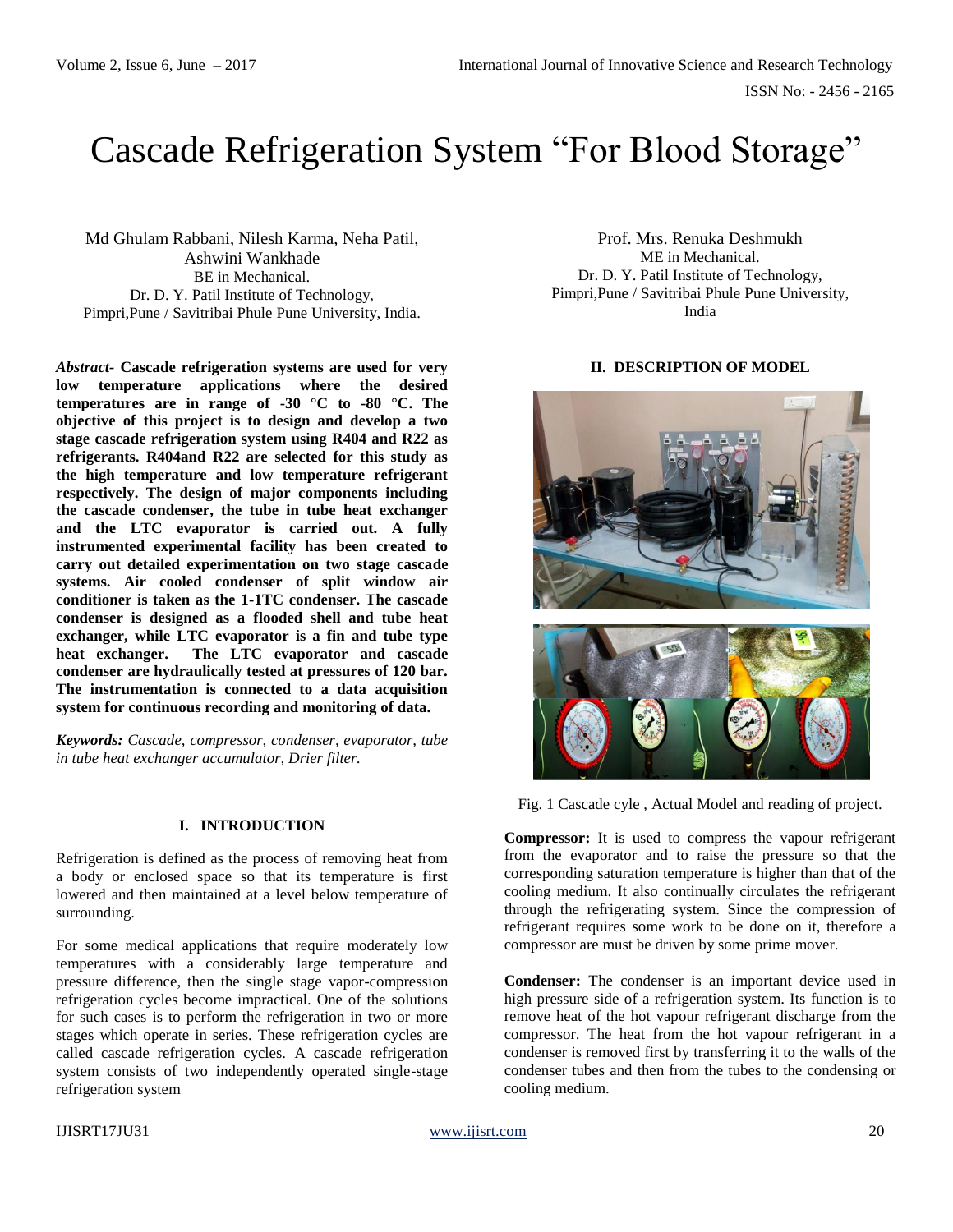**Evaporator:** The evaporator is used in the low vapour side of refrigeration system. The liquid refrigerant from the expansion valve enters in to the evaporator where it boils and changes in to vapour. The function of evaporator is absorbing heat from the surrounding location of medium which is cooled, by means of refrigerant.

**Expansion Device :** It reduce high pressure liquid refrigerant to low pressure liquid refrigerant before being fed in to evaporator. It maintains the desired pressure difference between the high and low pressure sides of the system, so that liquid refrigerant vaporize at the designed pressure in the evaporator. It controls the flow of refrigerant according to the load on the evaporator.

**Pressure Gauges:** Many techniques have been developed for the measurement of pressure and vacuum. Instruments used to measure and display pressure in an integral unit are called pressure gauges or vacuum gauges.

**Dryer:** A compressed air dryer is used for removing water vapor from compressed air. Compressed air dryers are commonly found in a wide range of industrial and commercial facilities. The process of air compression concentrates atmospheric contaminants, including water vapor.

**Temperature indicator:** The controller contains a temperature control where the signal can be received from one temperature sensor. The sensor is placed in the cold air flow after the evaporator or in the warm air flow just before the evaporator. The controller controls the def rost with either natural defrost or electric defrost. Renewed cetin after defrost can be accomplished based on time or temperature. A measurement of the defrost temperature can be obtained directly through the use of an S5 sensor.

**Refrigerant:** Refrigerant is a heat transporting medium which during their cycle (compression, condensation, expansion and evaporation) in the refrigeration system absorbs heat from a low temperature system and discard the heat so absorbed to a to a higher temperature system. We are using R404a & R22 Refrigerant for Low And High Temp. Cycle respectively.

## **III.WORKING**

Fig.2 shows the cascade refrigeration system in which low pressure and low temperature LTS(low temp. cycle) refrigerant vapour in superheated form at state 1 enters into compressor where it compressed to high pressure and temperature at state 2. It is then condensed and sub-cooled in cascade condenser from state 2 to state 3 by transferring heat to HTS (high temp. cycle) refrigerant. LTS refrigerant is further expanded in expansion device from state 3 to 4. HTS refrigerant in a superheated form at state 5 compressed to high pressure and high temperature vapour at state 6. It is further

condensed and sub-cooled to state 6 to 7 in Air cooled condenser. HTS refrigerant is further expanded in expansion device from state 7 to 8.





It is then evaporated to state 5 in cascade condenser by extracting heat from LTS refrigerant. HTS refrigerant is further expanded in expansion device from state 3 to 4. Design of cascade system has been carried out for evaporating temperature (Te) of -80 \*C, condensing temperature (Tc) of 32 \*C, cooling capacity of 0.5 kW, superheating and sub cooling of 10 \*C for both HTS and LTS, compressor efficiency of 80% for HTS and 85% for LTS. Air inside the cabinet is cooled by evaporator coil is made of copper material having outer diameter of 1/4 inch. In cascade condenser LTS refrigerant flowing through the inner tube of diameter 3/8 inch and is surrounded by HTS refrigerant flowing through outer tube of diameter ½ inch. Thermal conductivity of copper tube is taken 386 W/m K.



Fig 3 Modified P-H Diagram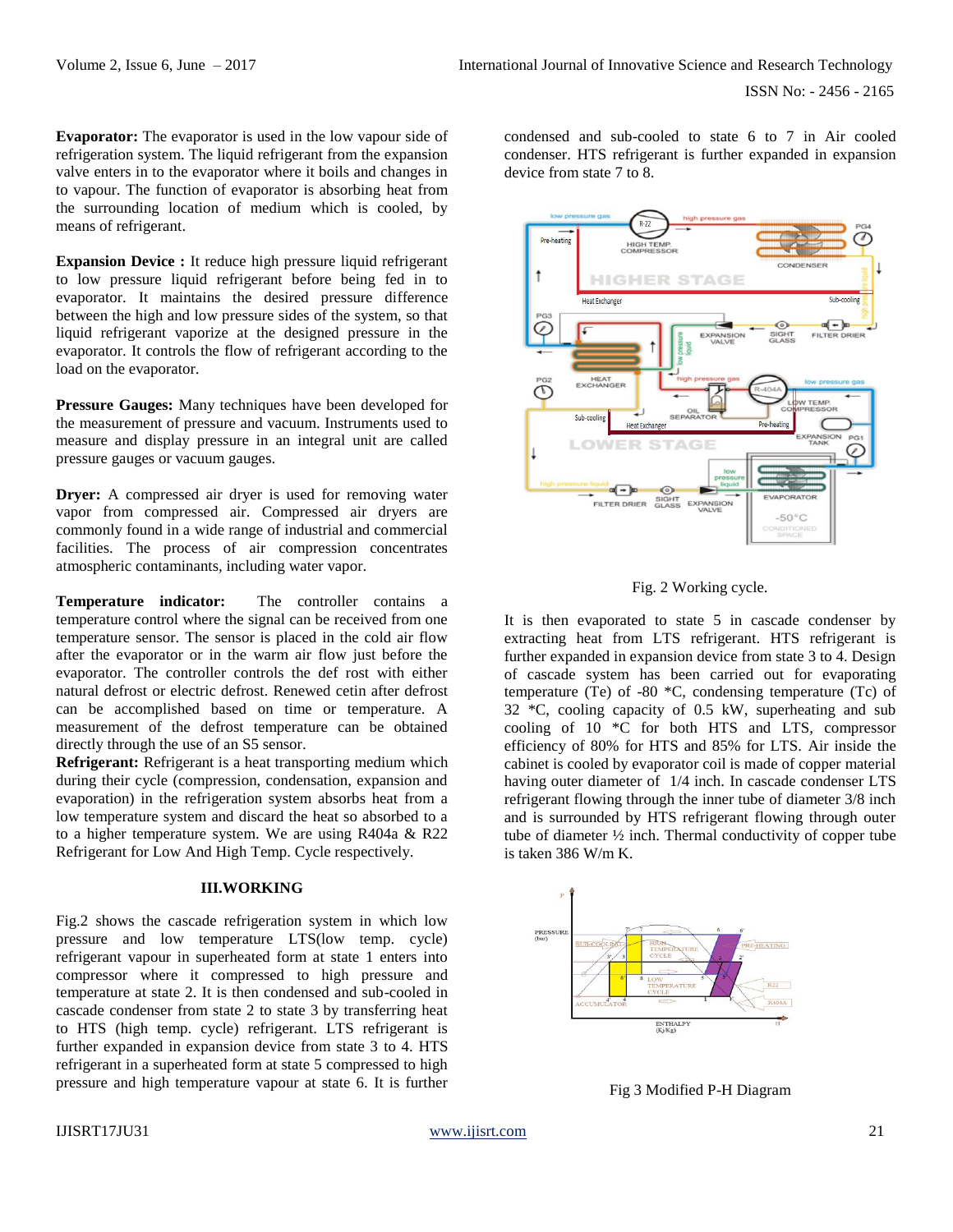

Fig 4 Modified T-S Diagram

# **IV. THERMODYNAMIC ANALYSIS**

Following assumptions are considered for the thermodynamic analysis of two stage cascade refrigeration system. Adiabatic and irreversible compression with an isentropic efficiency of 0.8 for both high and low temperature compressors. Negligible pressure and heat drop in the piping or system components. Isenthalpic expansion of refrigerants in expansion valves. Heat transfer process in heat exchanger is isobaric. Changes in kinetic and potential energy are negligible. By using COOL PACK software:

For Low Temperature Cycle:

| H1             | 337.36  |
|----------------|---------|
| H2             | 398.00  |
| H <sub>3</sub> | 273.00  |
| H <sub>4</sub> | 273.00  |
| Qe             | 64.741  |
| Qc             | 125.182 |
| COP            | 1.07    |
| W              | 60.440  |

For High Temperature Cycle:

| H <sub>5</sub> | 405.62  |
|----------------|---------|
| H <sub>6</sub> | 469.29  |
| H7             | 268.02  |
| H8             | 268.02  |
| Qe             | 137.738 |
| Qc             | 201.497 |
| COP            | 2.16    |
| W              | 63.759  |

Mass Flow Rate in Low Temp. Cycle:  $M1 = (Re*211)/(H1-H4)$  $M1 = (1*211)/(337.36-273)$  $M1 = 3.2784$  Kg/min. Mass Flow Rate in High Temp. Cycle:  $M2 = M1*$  [(398-273)/(405.62-268.02)]  $M2 = 2.9781$  Kg/min. Total Compressor Work =  $W = Wc1 + Wc2 = (H2 - H1) +$  $(H6 - H5)$  $= (398 - 337.36) + (469.29 - 405.62)$  $= 124.31 \text{ kj/kg}$ Total Compressor Power =  $P = Pc1 + Pc2 = M1(H2 - H1) +$  $M2(H6 - H5)$  $= 3.2784(398 - 337.36) + 2.9781(469.29)$  $-405.62$  $= 388.41$  kw Overall COP (Coefficient of Performance) of the System:  $COP = RE *211 / P$  $= 1 * 211 / 388.41 = 0.5432$ Also, We know that COP for low temp. cycle  $= 1.07$  COP for high temp. cycle  $=$ 2.16  $COP = (COP)LT*(COP)HT / 1+(COP)LT+(COP)HT$ 

 $= 1.07*2.16 / 1 + 1.07+2.16$